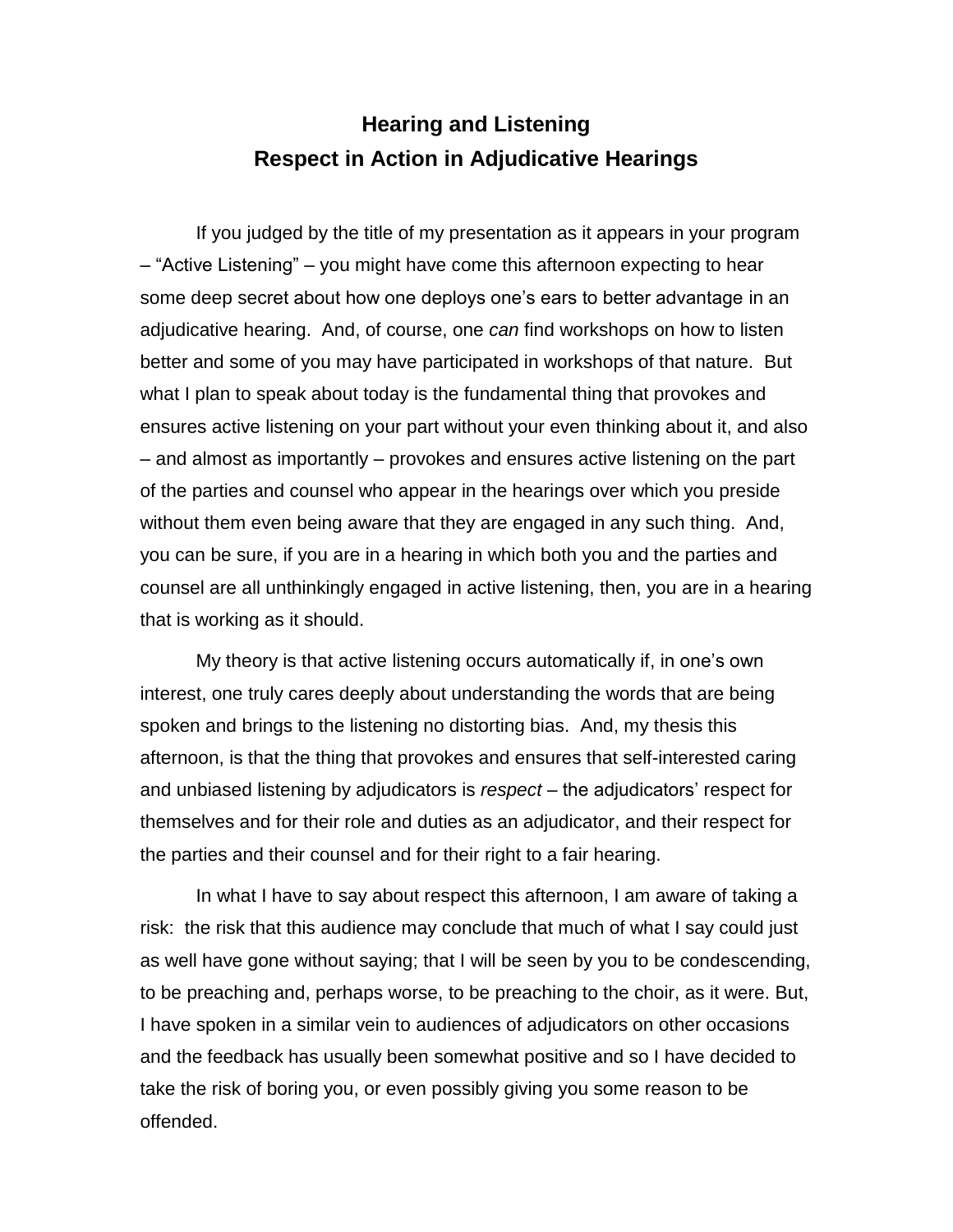The question I will ask you to think about is this: what are the sources and components of the respect that motivates active listening in hearings, and how is that respect to be given maximum effect? And the component I will begin with is the respect one must have for one's own role as an adjudicator – for the duties that one implicitly assumed when one accepted appointment as a tribunal adjudicator.

In a society committed to the rule of law, an individual's acceptance of an appointment as an adjudicator constitutes an agreement to become one of the select group that our society entrusts with the power to decide other people's legal rights. By agreeing to join that select group, one implicitly accepts a set of unique and imperative obligations that are, in fact, the keystones of our justice system. These are professional and ethical obligations that are now commonly addressed in tribunal codes of professional responsibility, but their binding nature is not dependent on one's explicit agreement to abide by a code or on any explicit oath. These obligations – these duties – arise implicitly from one's acceptance of this position of trust. Through your acceptance of your appointment you become, in a word, one of society's **custodians of the rule of law** – a trustee, if you will, of your neighbours' rights. And it is your respect for that role and for the responsibilities inherent in that role that will ensure that in a hearing – or in consideration of a written submission – you will be sure to be listening actively.

Experience suggests that, before accepting their appointment, few adjudicators will have had occasion to consciously consider the specifics of a tribunal adjudicator's professional and ethical responsibilities. And, in agency environments, in my experience, the occasion to examine the nature of those underlying responsibilities rarely arises. It seems to be a commonly shared perception that these responsibilities are so axiomatic that no discussion should be necessary.

But it is the level of your respect for the adjudicative role you have assumed and for the responsibilities inherent in that role that will determine the quality of your work – and the active nature of your listening – and I am going to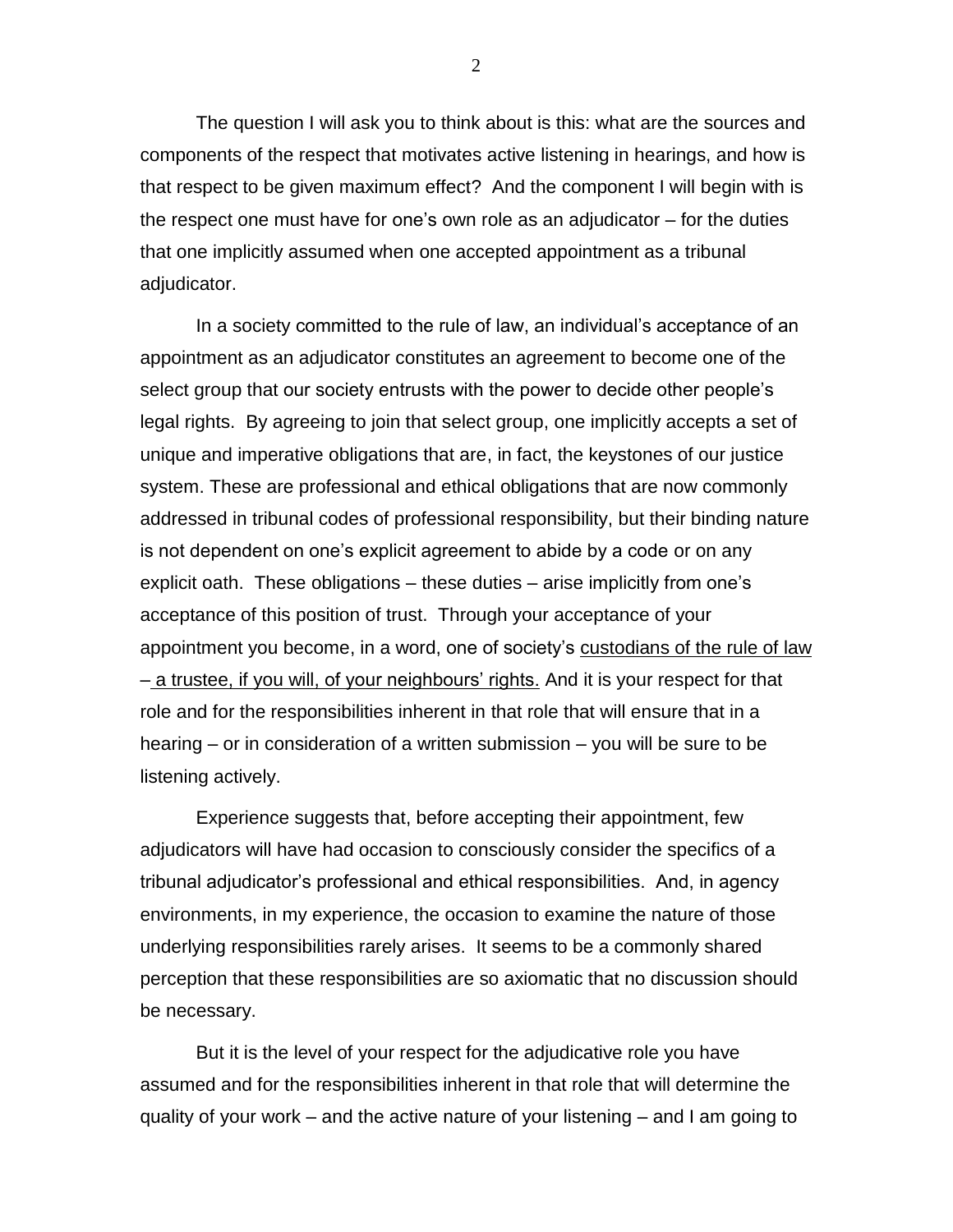ask you to contemplate for a few moments the components of that role and of those responsibilities – a role and responsibilities which inherently commands the utmost respect from each adjudicator.

# **Integrity**

It is with some hesitation that I start with the integrity component - that is, your responsibility to exercise your adjudicative role with integrity. I hesitate to mention it because, of course, it is inherently somewhat offensive for a lecturer to suggest to an audience of adjudicators that integrity might be an issue. I mention it, however, because, in my respectful view, in the interest of a healthy justice system, the fact that the ultimate prerequisite of justice is having adjudicators who act with rigorous integrity is not something that should always be allowed to go without saying.

And, of course, performing the adjudicative role with integrity is an adjudicator's paramount responsibility.

While an adjudicator without integrity is unthinkable – a viper, as it were, in the bosom of the justice system – there is not much to say about integrity. One has it, it seems, or not. However, what can, perhaps, be taught – or learned – about integrity are its implications, and the implications of one's respect for one's own integrity, for one's role as an adjudicator.

# **An Adjudicator's Responsibility for Independent Decision-Making**

Beyond the *sine qua non* responsibility to act with integrity, the most important of the responsibilities of an adjudicator is clearly the duty to be *independent* in one's decision-making. Independence in decision-making is one of the critically important things that integrity demands of any adjudicator.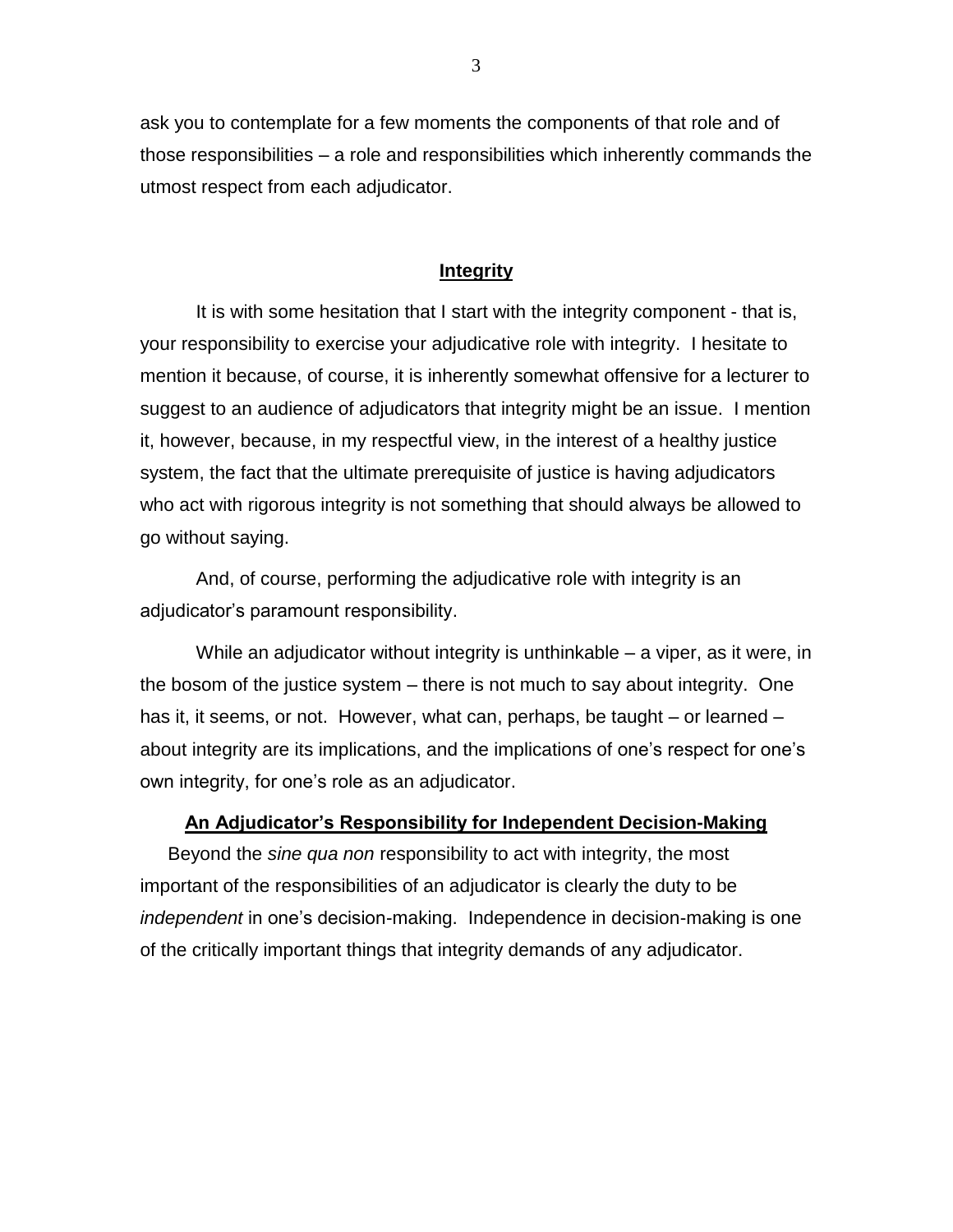In the author's view, the last sentence of Article 51 of the *SOAR Model Code* captures the obligation of independent decision-making perfectly. "Adjudicators", it says, "must be prepared to go where the evidence and law fairly takes them"<sup>1</sup> .

Having at the front of one's mind the responsibility for going wherever the evidence and law fairly takes one, one cannot help but be deeply interested in fully understanding the evidence and law that one is hearing.

Note that the reference here is to an adjudicator's responsibility for making independent decisions. This is not to be confused with an adjudicator being actually independent. One cannot be personally responsible for being independent. One cannot make oneself independent, it is something one is, or is not. In the administrative justice system, it is a status that is principally a function of re-appointment policies. Arguably, as long as re-appointment decisions remain arbitrary, no Canadian administrative justice adjudicator can be said to be actually independent.

It is apparent, therefore, that independent decision-making on contentious issues may intrinsically require more moral fortitude if one is a governmentappointed, fixed term, administrative-justice adjudicator, than it would if one were a judge. However, as an administrative-justice adjudicator, the professional and ethical obligation to be independent in one's decision-making is nevertheless not qualitatively different.

One must be prepared to go, as Article 51 says, wherever the law and the evidence is fairly taking one, regardless of how personally uncomfortable that destination seems to be shaping up to be*.* 

An American judge had an occasion a few years ago to address this obligation explicitly. The occasion arose in the strange circumstances where the judge was aware of severe public pressure on him to go where the law and the evidence was fairly taking him in any event.

 $\overline{a}$ 

<sup>1</sup> The original source of this elegant and succinct rendering of an administrative justice adjudicator's obligation to be independent and unbiased in his or her decision-making is an unreported speech to a Conference of Ontario Boards and Agencies by the late Superior Court Justice Archie Campbell, circa, 1990.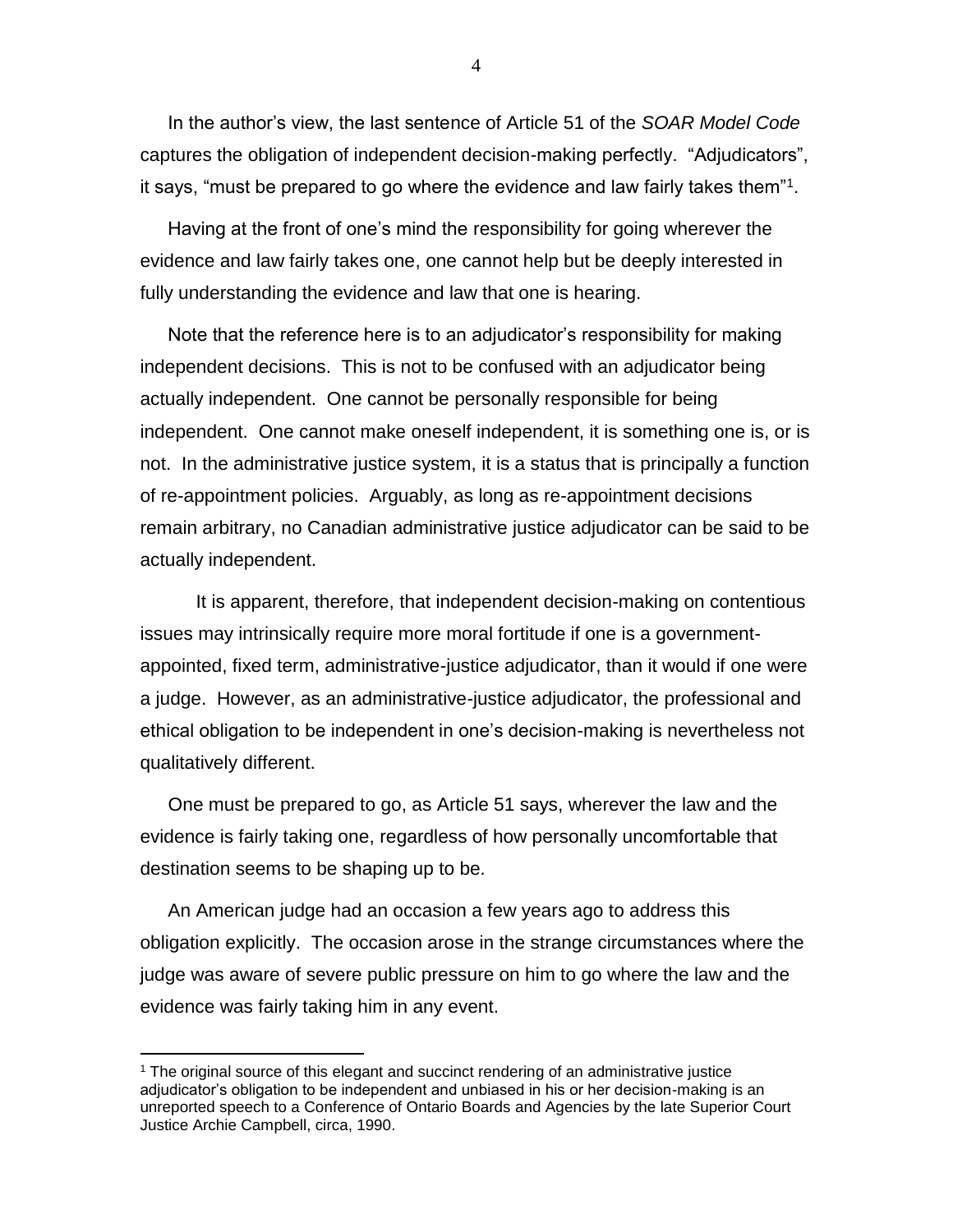Judge Zobel was the trial judge in the Louise Woodward case. Louise Woodward was a young, U.K. nanny unexpectedly convicted by a Massachusetts jury of the murder of an infant left in her care. Before the sentencing, counsel for Woodward applied to the trial judge to set the jury conviction aside as perverse. While Judge Zobel was considering that application, media coverage of the widespread, highly charged emotional criticism of the jury's murder conviction ran rampant.

Apparently concerned about the implications for the public perception of the integrity of the court of a decision that might be seen to have been responsive to this outside pressure, Judge Zobel considered it necessary to remind his audience of a judge's responsibility for independent decision-making. Recalling the 18<sup>th</sup> century words of John Adams addressing a jury in the defence of another British citizen on trial for murder in Massachusetts, Judge Zobel fashioned what has always struck me as a compelling statement of the quality of the independence expected of any adjudicator in his or her decision-making. It is a statement that, in my opinion, is worthy of any adjudicator's attention. Judge Zobel said this:

The law, John Adams told a Massachusetts jury while defending British citizens on trial for murder, is inflexible, inexorable, and deaf: inexorable to the cries of the defendant; "deaf as an adder to the clamors of the populace". His words ring true, 227 years later. Elected officials may consider popular urging and sway to public opinion polls. Judges must follow their oaths and do their duty, heedless of editorials, letters, telegrams, picketers, threats, petitions, panelists, and talk shows. In this country we do not administer justice by plebiscite. A judge in short, is a public servant who must follow his conscience, whether or not he counters the manifest wishes of those he serves; indeed, whether or not his decision seems a surrender to the prevalent demands.

This statement pertains to any adjudicative decision-making – to the legally authorized determination of disputes about legal rights. And it pertains, in my view, whether the adjudicator is a fully tenured judge or a member of an administrative justice tribunal appointed to a renewable, three-year term.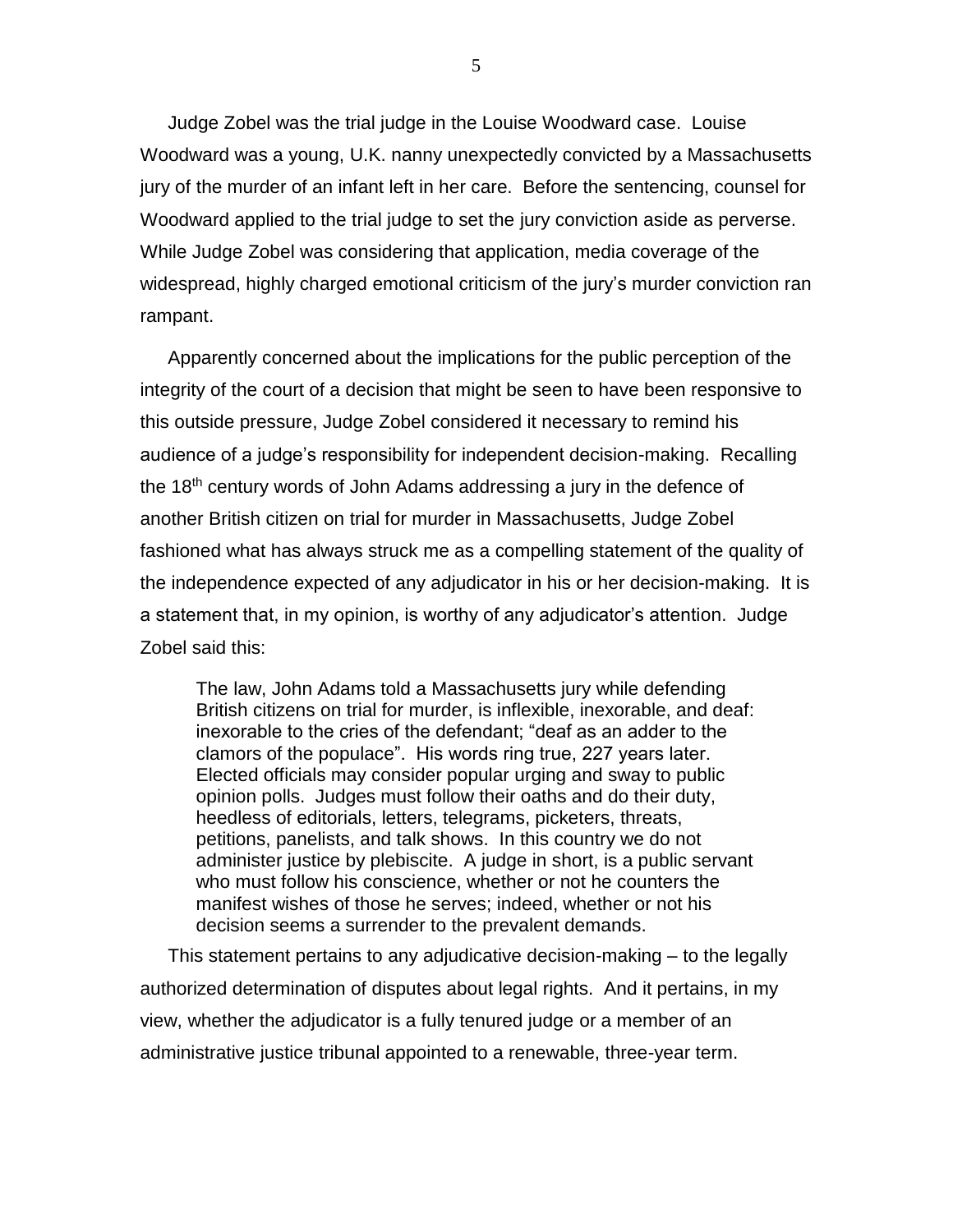### **An Adjudicator's Responsibility for Impartiality in Decision-Making**

The next responsibility which commands an adjudicator's respect and strongly influences the quality of his or her listening is the responsibility to make an objective – that is to say, an unbiased or impartial – decision. It is important to note that a decision can be independent, but nevertheless still biased. Respect for the responsibility to go where the evidence and law fairly takes one encompasses not only a commitment to independent decision-making, but also a commitment to impartial – or unbiased or objective – decision-making. By definition, one is not impartial if one is not prepared to engage in independent decision-making, but one can be fully committed to independent decision-making but still not be impartial. Thus, one must not only be *prepared* to go wherever the evidence and law fairly takes one, one must also be *open* to going there and not determined to go, if at all possible, somewhere else.

The responsibility for objective decision-making requires an ongoing, genuine attempt at objectively assessing the evidence and law that one is hearing, and respect for that responsibility influences the quality of one's listening because it eliminates the filter between counsel's lips and the adjudicator's ear that an adjudicator's pre-determined personal preference for a particular outcome will otherwise have erected.

You will note the nod to the reality of the human experience in the phrase a "genuine *attempt* … at objectively assessing the evidence and law". It is fashionable to disparage even the possibility of objective adjudication. And it is certainly true that with respect to issues of importance, adjudicators will inevitably bring to any adjudication pre-conceived views and biases rooted in their own innate nature and developed through their personal and/or professional life experiences.

Objectivity in the pure sense of the concept is, in reality, impossible to attain, if indeed there is such a thing at all. However, when we say that the rule of law requires an objective assessment of the law and evidence as part of the prerequisites for a fair hearing, we do know what we mean.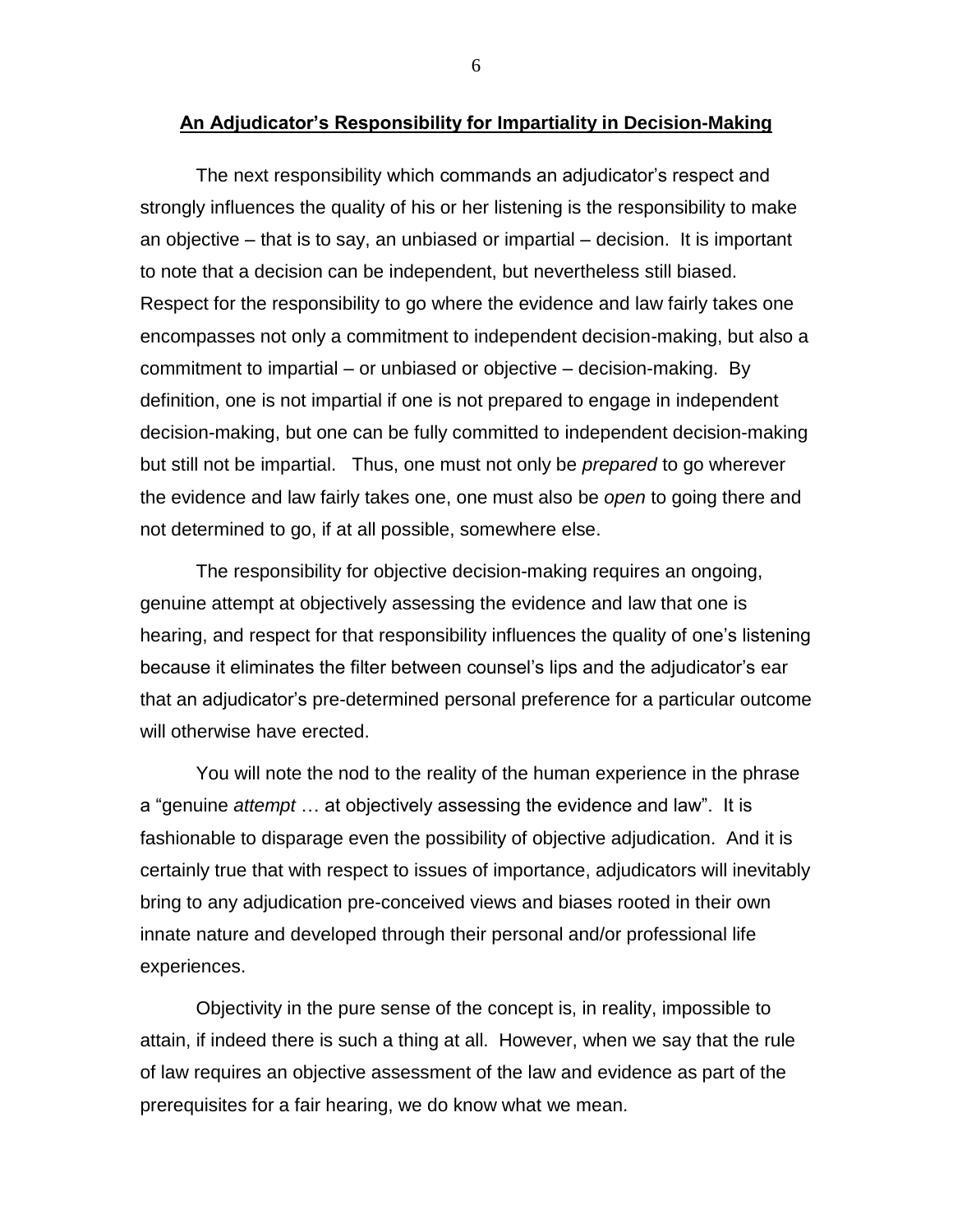On legal issues, the assessment the rule of law has in mind is one in which adjudicators acknowledge a professional duty to suppress personal policy preferences as to outcome, and to search assiduously for, and to be honourbound to be governed in one's decision by, the intent of the legislature, or the effect of established doctrines of common law, as those are determined by a genuine, best-effort adherence to established cannons of legal reasoning.

To knowingly strive to achieve a personally preferred policy outcome through a clever manipulation of the rules of legal reasoning is the proper business of advocacy. Adjudicators who indulge themselves in an exercise of that kind are, in my view, acting in a manner that is incompatible with the rule of law and subversive of the integrity of our justice system. The bright-line question for an adjudicator as far as the law is concerned is this: *What is the principled legal reasoning I genuinely find most persuasive in these circumstances as to the intent of the Legislature or the meaning of the common law?* 

So much for how one respects the responsibility to objectively assess the law. How does one respect the responsibility for objectively assessing the evidence? We do that by attuning ourselves to our own inherent prejudices, biases and cultural pre-dispositions and professionally committing ourselves to pushing those aside in a personal best-effort attempt at a fair assessment of the evidence – to be committed, in a word, to being on the lookout for intruding factors that are not fairly relevant to that assessment.

## **The Fair-Hearing Responsibility**

Finally, in addition to the responsibilities to act with integrity, to be independent in one's decision-making, and to decide impartially, there is inherent in the acceptance of an adjudicative office one other foundational commitment – the commitment to the ensuring that parties receive a fair hearing in accordance with the established principle of natural justice. These principles are well known and I won't take your time to delve into those.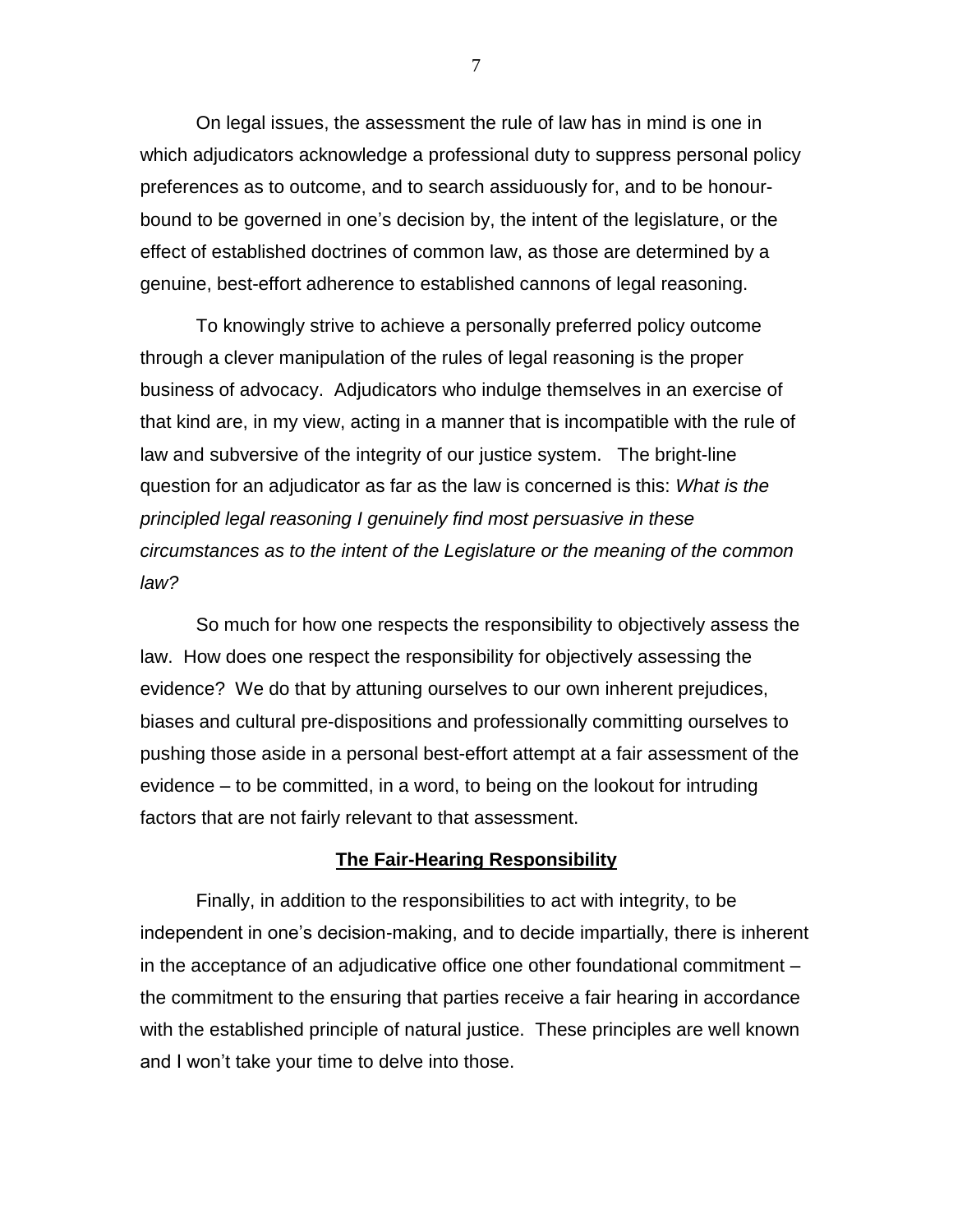In summary, then, an adjudicator's respect for his or her own integrity and for the special justice-system responsibilities adjudicators assume when they accept their appointments – to act with integrity, to make decisions that are independent and impartial, to be prepared to go, and, as important, to want to go, wherever an objective analysis of the evidence and law fairly takes one, and to ensure fair hearings – must provoke in each adjudicator a deeply felt, self-interested need to truly understand the testimony and argument they are hearing. That need is the engine under the hood of an adjudicator's commitment to active listening. But, if that is the engine, what are the bells and whistles – the tactics – through which this felt need is actuated in the hearing process?

#### **An Open Mind**

Let me start with the most important tactic, the tactic of keeping an open mind. Part and parcel of the listening that respect for the responsibility to provide a fair hearing and make independent and objective decisions commands, is listening with an open mind.

You may be surprised to hear an open mind described as a tactic. But that is what it is. No one has a mind that is innately always open to the consideration of arguments and evidence that one finds from the outset intuitively unconvincing. Moreover, as has been famously noted, while one wants adjudicators to bring to a hearing a mind that is *open,* one does not want, nor can adjudicators be expected, to bring a mind that is empty, or worse, *vacant*. And, of course, it is obvious that, as a practical matter, adjudicators do, in point of fact, rarely come to a hearing without some preconceived opinions about the legal issues and/or about the probabilities respecting the alleged facts

However, it is important to appreciate that the reference to an adjudicator's need to have an open mind is not a reference to the mind's content. The reference is to attitude and technique; to the need to approach a hearing with one's mind truly *held* open to being persuaded to a different opinion by the actual evidence and by the quality of a party's or counsel's submissions on the facts and law. In a hearing environment it is, therefore, not a question of *having* an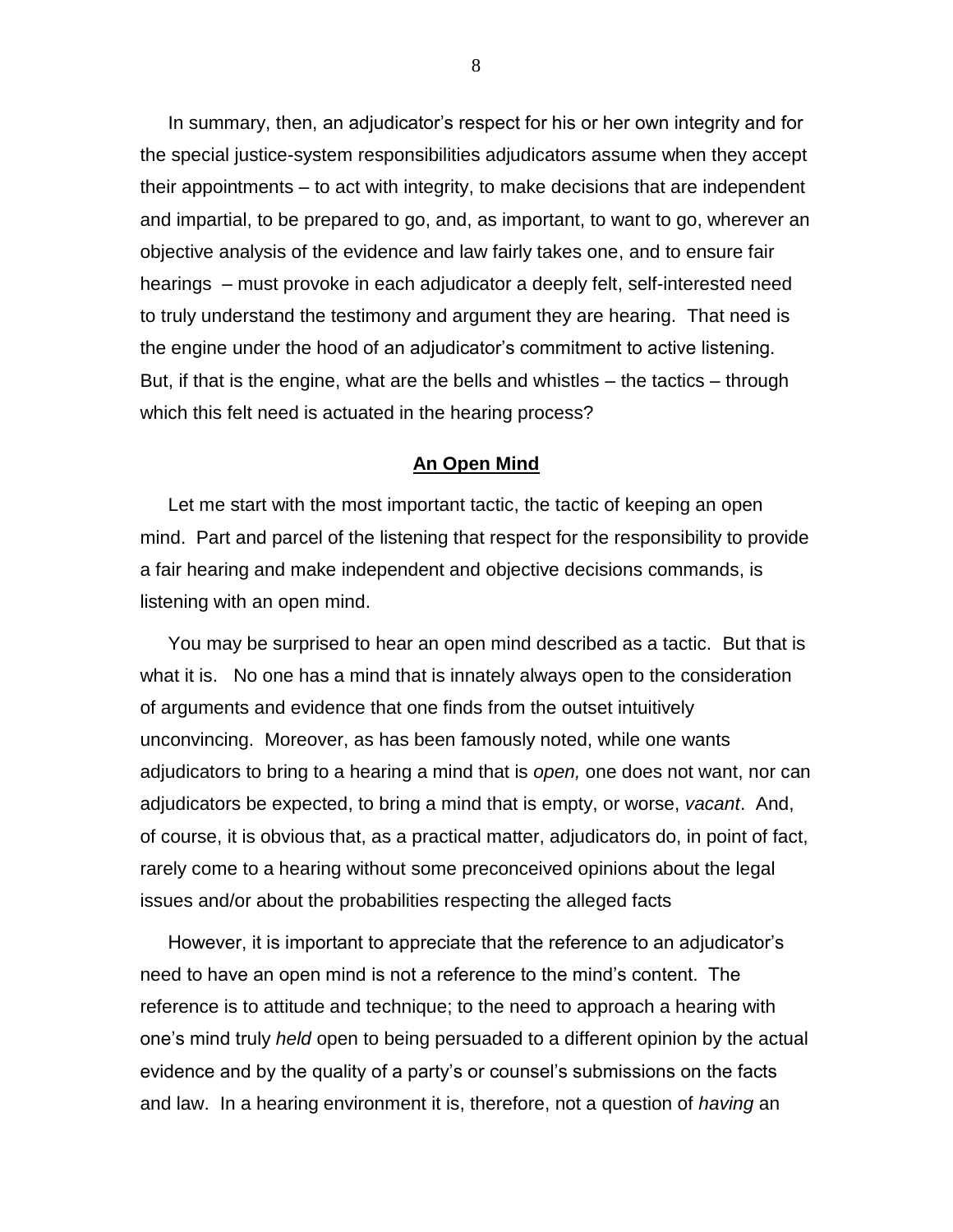open mind but of *keeping* an open mind, of, I repeat, *holding* one's mind open – and that is an attitude or approach to listening that must be deliberately adopted and maintained, and, thus, as I said, a tactic.

A few years ago, browsing casually, for reasons I no longer recall, in Bertrand Russell's *History of Western Philosophy*, I experienced an epiphany of insight into the judging process. I came across Russell's concept of "hypothetical sympathy".

In writing his history of philosophy, Russell had to decide which philosophers deserved to be included in the history. And, to make those decisions, Russell had to evaluate – if you will, to judge – the relative merits of a large number of philosophers. And, like most adjudicators approaching a hearing room, his mind was in fact far from open. He was an accomplished philosopher in his own right, with decided views. Furthermore, over the years he had developed casual notions about the theories of a number of the philosophers he felt obliged to consider as candidates for his history and those notions were not always flattering. However, as a scientist, he understood the importance of bringing to a judging process an open mind. What was required, he said, was an attitude of "hypothetical sympathy".

The relevant passage from the Introduction chapter (page 39 in the Simon & Shuster edition) reads as follows:

In studying a philosopher the right attitude is neither reverence nor contempt, but first a kind of *hypothetical sympathy*, until it is possible to know what it feels like to believe in his theories, and only then a revival of the critical attitude… [This attitude of hypothetical sympathy]… should resemble, as far as possible, the state of mind of a person abandoning opinions which he has hitherto held.

During my years as Chair of the Ontario Workers' Compensation Appeals Tribunal, I had periodic occasions in training lectures to attempt to describe the judging process, and on those occasions frequently talked about the *respect* an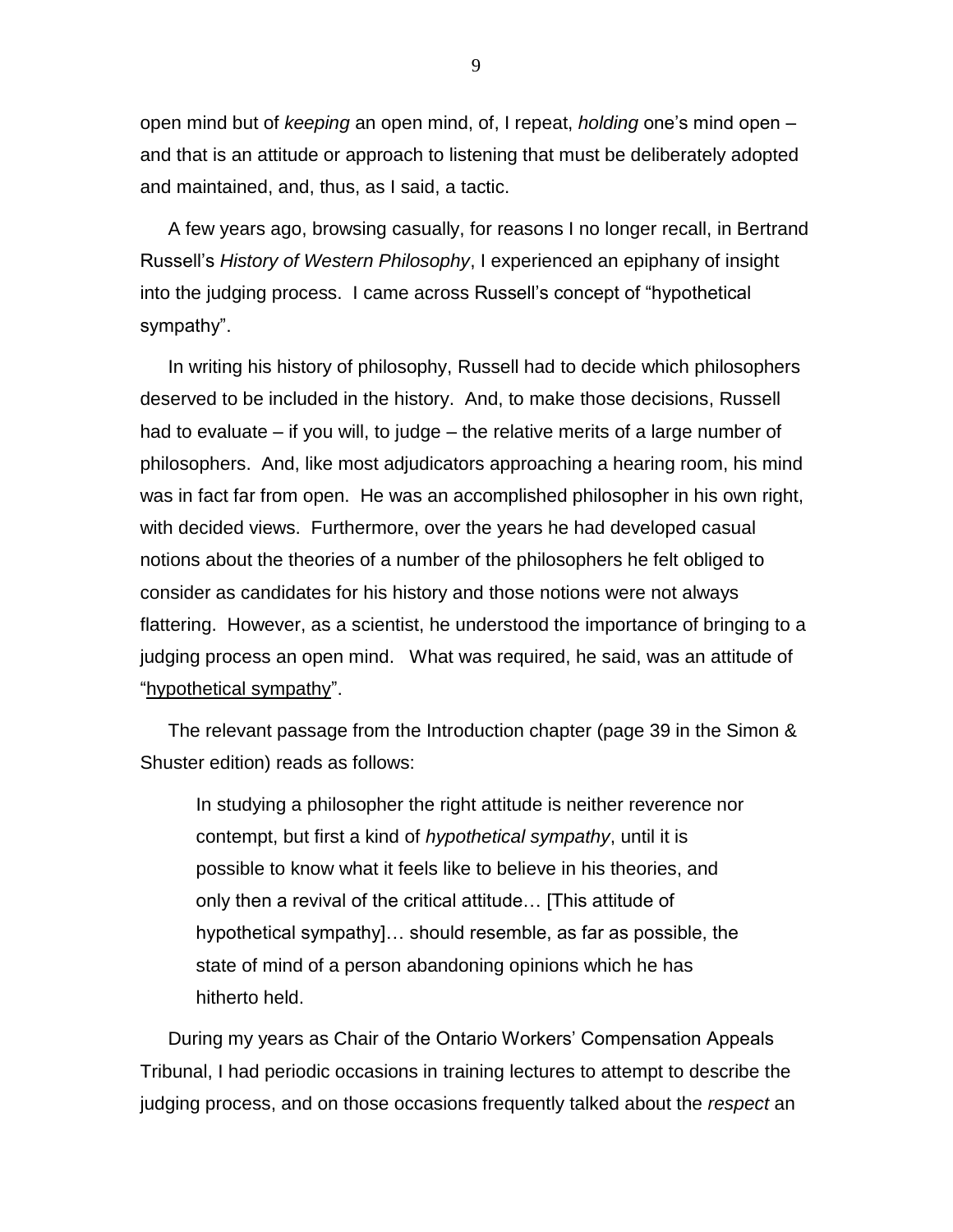adjudicator must have – and show – during the hearing for both parties and their counsel. And, in recognition of the reality that sometimes respect proves, as a practical matter, difficult to muster, I would often say that, if, one could not actually summon the necessary respect, then one must *pretend* to have done so.

This was always an unsatisfactory expression of the thought, since it suggested the adoption in the hearing of a non-genuine posture. Russell's elegant concept of consciously and deliberately adopting at the beginning of a judging exercise a *professional* attitude of *hypothetical sympathy,* and maintaining that attitude until one truly knows what "it feels like" to believe in a party's case, and only then adopting the critical attitude, seems to me to capture perfectly this part of the judging process for which, in the past, I had struggled to find appropriate words. It is a concept that I believe seasoned adjudicators will find resonating with their own experience.

Without an adjudicator bringing to the hearing that attitude of hypothetical sympathy – or whatever else one might choose to call it (perhaps, just a "a mind that is actively held open") – parties and their counsel who come to a hearing with arguments that are at odds with the adjudicator's own preconceived views will not have, in fact, a fair opportunity to persuade – will not receive a fair hearing or the benefit of active listening from the adjudicator – and thus one of the principal tenets of the principles of natural justice which an adjudicator has agreed to uphold will have been subverted.

#### **Respect on the Other Side of the Hearing Room**

So far, I have been talking about how the respect adjudicators owe to their own integrity, and the respect for responsibilities inherent in the adjudicative office they have accepted influences their own approach to a hearing and commands attentive, open-minding listening by them. Now I propose to go to the other side of the hearing room for a moment and consider what motivates an unrepresented party or a counsel to listen actively – and productively – to the adjudicator – an important thing to have happen if the adjudicator is to be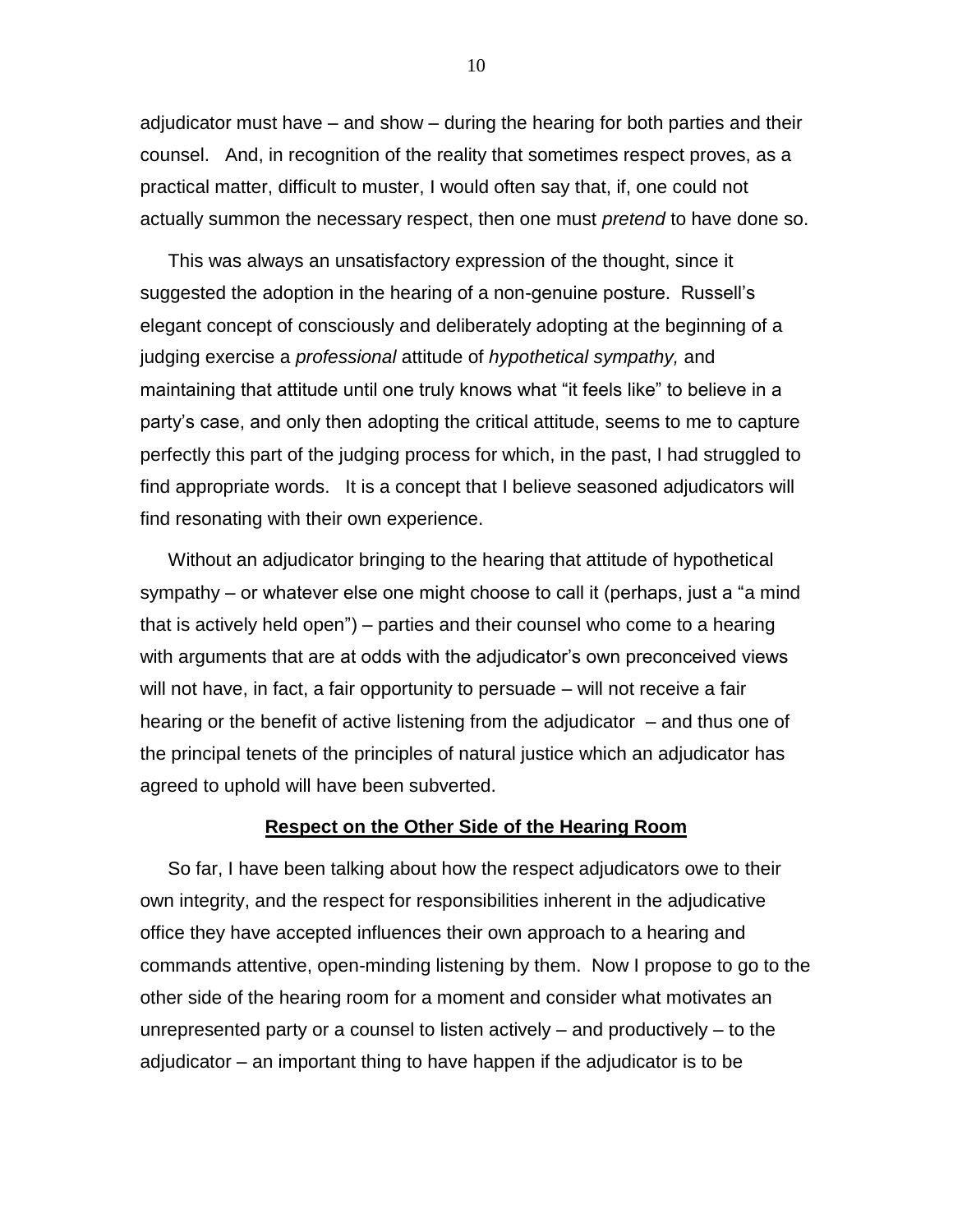successful in controlling the hearing and if the counsel and or party is to go away with the sense of having had a fair hearing.

Obviously, the motivation to *want* to hear what is said is innately high on that side of the hearing room. The vindication of the parties' rights – and often their reputations – is in the adjudicator's hands and they will perforce be hanging on his or her every word. But a hearing is a particularly stressful environment for counsel and parties and the potential for that stress to lead to a misinterpretation of what the adjudicator is saying – the potential for them to misunderstand or doubt the intent behind the words, for an adjudicator and counsel and parties finding themselves at cross purposes communications-wise – is high. Here again the essential lubricant for active and productive listening on the part of counsel and parties is respect, their respect for you and your role, and their perception of your respect for them.

I should mention in passing that an important influence on the respect that counsel and parties will have for the adjudicator will be the quality of the respect for the adjudicator's tribunal that counsel and parties have when they enter the hearing room. Since I have no reason to doubt that your tribunal is well respected within the community you serve, I will not dwell on that aspect of the respect issue, but will consider what an adjudicator can do, during the hearing, to optimize the active and productive listening on the part of counsel and their clients.

Of course, no individual adjudicator enters a hearing room with a clean slate. He or she comes with a reputation. This will probably not be true in the case of parties representing themselves, but, with professional counsel, the adjudicator will have a reputation – a reputation that is borne, if not of personal experience in previous cases, then of word-of-mouth reporting of the experiences other counsel have had with this adjudicator, and of the examination by counsel of this adjudicator's previous decisions (assuming these are available on the internet). Thus, it is important for adjudicators to be sensitive to the fact that the quality of their performance in any particular hearing and the quality of each decision they write have lasting implications for their general reputation as an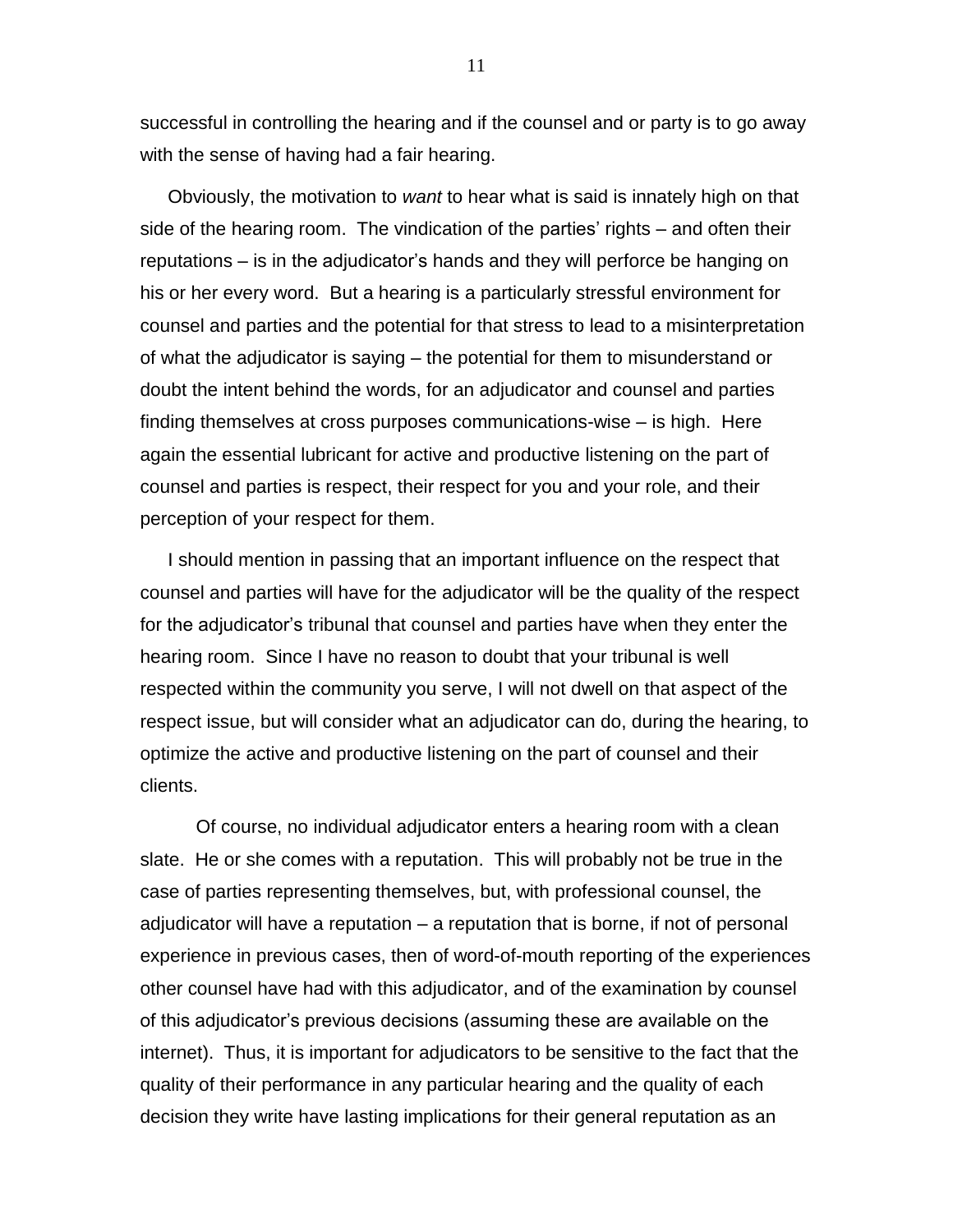adjudicator, and that reputation will inevitably influence the quality of the hearing environments they encounter generally in their work.

Assuming a reasonable level of respect for the tribunal, and for the individual adjudicator going in, what can an adjudicator do to optimize the respect that the parties and counsel will have for the adjudicator during the hearing? Of course, inevitably part of that will depend on the innate competence and hearing skills the adjudicator is able to display. But another large part is the respect arising from the extent to which both counsel and the parties perceive that the adjudicator respects them and their role in the proceedings and also respects his or her role as a fair arbiter of their respective cases. To the degree that the parties and counsel are or become confident that the adjudicator knows his or her business and fully respects their respective roles and is intent on giving them a fair hearing, one can count on the listening on their part to become active and productive, whether or not they have taken courses on active listening.

How does one communicate one's respect of them to them? There are a number of obvious "tactics" that everyone knows: come prepared – every time – come on time - every time; consult in advance on the timing and length of the regular recesses; be fastidious about giving both counsel a fair opportunity to address any procedural issue that arises before you decide; invariably speak quietly and politely even when it is necessary to speak firmly; and, when it is necessary to rule against a party on an evidentiary or procedural point or to interrogate counsel or an unrepresented party concerning the merits of a submission, to couch your rulings and questions in a way that makes it clear that you are simply disagreeing with them, or seeking clarification – *on the merits* – not questioning their competence or good faithWith that approach one can have very substantial disagreements with counsel without losing their respect.

But there is a particular tactical matter that does not always get the attention it deserves, that I propose to talk about for a bit. And that matter is the role an adjudicator's note-taking plays in projecting his or her respect for parties and counsel and in facilitating both the adjudicator's and counsel's and the parties' listening.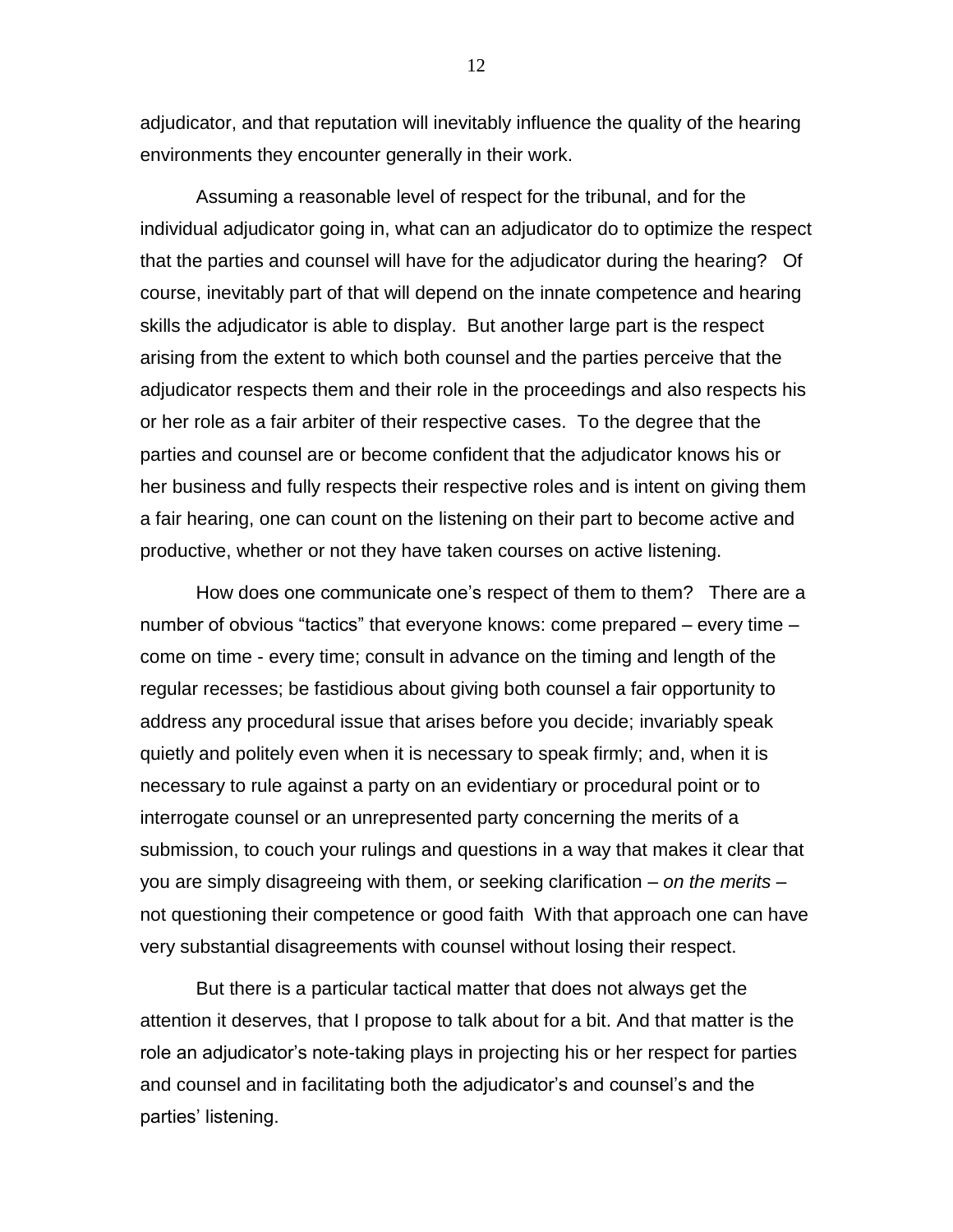In the first place, even if a hearing is being taped, counsel will know that adjudicators do not have time to listen to the tape of a hearing and will not listen to that tape except in very unusual circumstances. So, if you are not seen to be taking notes – or sufficient notes – experienced counsel will take that to be evidence that you are not actually interested in what they are saying; that you have probably already made up your mind and are just waiting to get through the "formalities" of what you see to be a pro forma hearing before announcing your decision. If that is the impression your note-taking or lack thereof should happen to leave, you may expect that the hearing is about to become more difficult to "control", and that any hope of the parties and counsel perceiving that they are participating in a fair hearing will have largely dissipated.

Another important aspect of note-taking is the role it plays in controlling the pace of a hearing. If things happen too fast in a hearing, the parties and even counsel, and even the adjudicator, can lose their grip on understanding what is happening – what is being said, what was intended, what is about to happen. The resulting confusion or misunderstandings is obviously not conducive to a respectful hearing environment. For a hearing to proceed in a mutually respectful way, it is necessary that the development of everyone's understanding proceeds in step. When the adjudicator takes the time to write detailed notes, and asks, from time to time, for the process to be delayed for a moment to allow him or her to complete a note, or asks for something to be repeated so that he or she may be sure to have recorded it accurately, and when experienced counsel pace their submissions and their questioning of witnesses with an eye on the adjudicator's moving pen, the combined effect is to hold the progress of the hearing to a pace that enables all participants to keep up. Thus, the writing of the notes does not delay the hearing, it facilitates it.

The adjudicator's request for a pause in the proceedings while he or she completes a note of a submission may also serve as a tactical means of taking the heat out of an excited submission, or of giving a counsel who may be on the verge of something problematic a reminder that their statement, as excited as it may be, is being painstakingly recorded in the adjudicator's hearing book, and to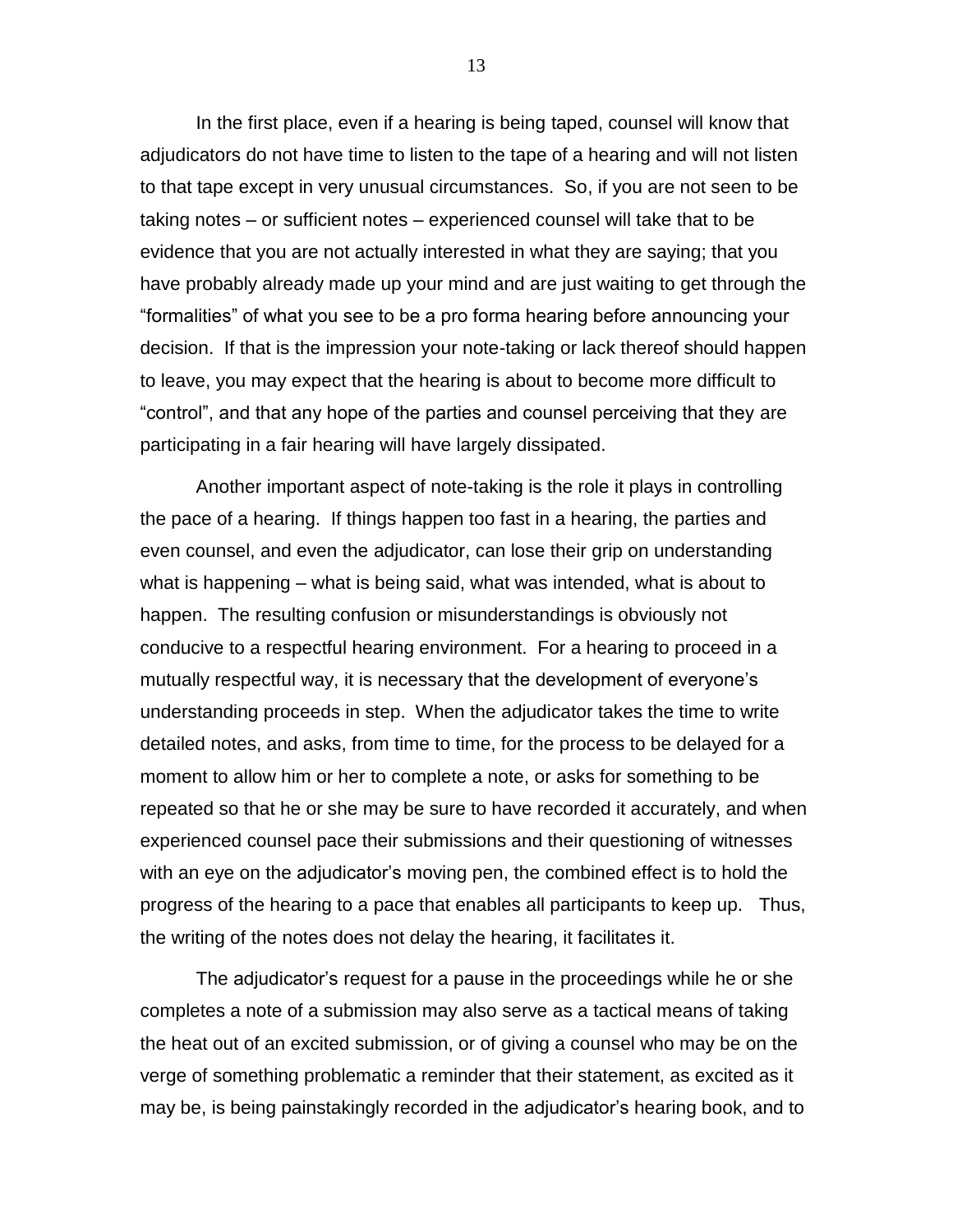allow that counsel to see, in the adjudicator's demeanour in the course of his or her laboriously completing the note, some intimation of a subtle warning and to give that counsel a moment to collect themselves and to think again. Moreover, such a request may also serve the tactical purpose of giving the adjudicator additional time to think privately as to what in the world he or she is going to do in the face of some surprising or particularly difficult submission, request or objection.

Along the same lines, in the interest of keeping control of a hearing, it is very important that you do not pretend to understand something counsel has said or proposes to do, if you do not. Ask for an explanation. Risk embarrassing yourself if necessary, but do not let the flow of the information get away from you. If at any point you do not fully understand what counsel has said or why he or she has said it, chances are good that there is an underlying flaw in either your basic understanding of the case or in counsel's basic understanding of the case, and, either way, if the hearing is to progress sensibly and efficiently – if mutual respect is to be maintained – the possibility of such a lurking flaw needs to be cleared up. And, of course, such questions provide the best evidence of all of your inherent respect for the process in which you are engaged.

# **Conclusion**

In summary then, the foundational prerequisites for active and productive listening by an adjudicator is the adjudicator's unflinching commitment to acting with integrity, to deciding without fear or favour, to making impartial decisions, and to ensuring a fair hearing. The tactics for achieving a respectful hearing and listening environment, once those prerequisites are in place are also straightforward:

- Be competent;
- Come on time;
- Come prepared;

• Keep and be seen to keep careful notes of the proceedings and, with the help of the note-taking, keep the pace of the hearing at a level